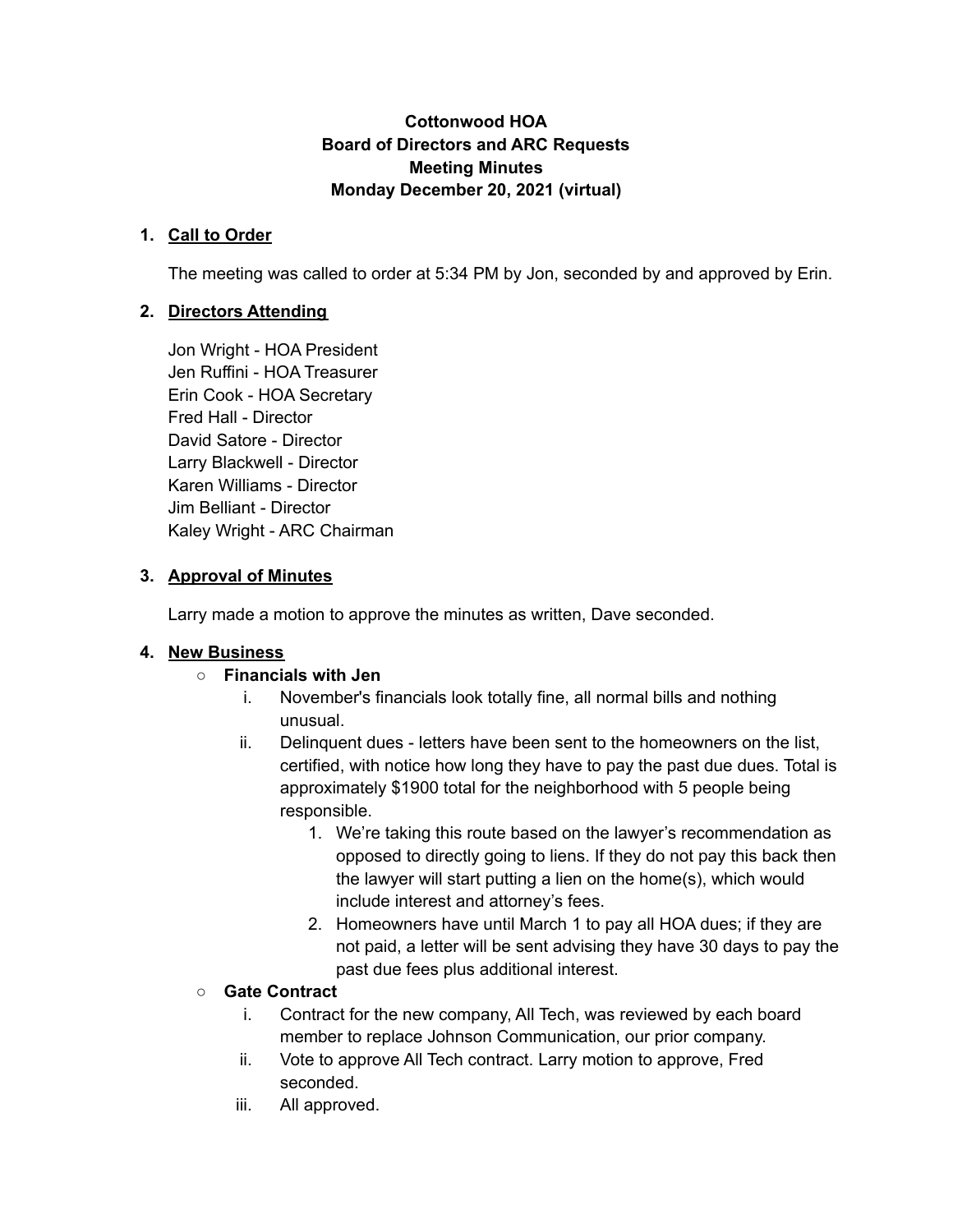## **○ Street Signs**

- i. As of now there are at least 10 signs that have significant damage. The third vendor with the sturdier signs still has not gotten back to us.We will hold off on voting on which signs to go with until this cost is known.
- ii. The sign at the Grey Moss entrance was previously knocked down. We have contacted someone to fix it. Erin reviewed security camera footage that showed it being blown over by the wind, but there may have been car damage to the sign before that which is unknown. For the other street signs that may be leaning in the neighborhood, we'll have the person fixing the Grey Moss sign look at those as well.

#### **○ Management Agreements**

- i. We are on the same page that moving away from EPM is for the best. Our two main options at this point are Virtuous Management (presented in November) or Elite Housing Management (presented in May). Both use Appfolio software, both are within the same cost margin, and offer a lot of additional benefits for that cost. Elite Housing Management (EHM) doesn't have a lot of HOAs in the area, but they are impressive nonetheless with HOAs in other areas and are looking to break further into this market. Virtuous Management has 12-15 properties in the Pensacola area (including covering DR Horton). Virtuous Management doesn't have a local office, however, the closest options being Miramar Beach and Orange Beach. Our lawyer advised that documents for homeowners must be available within 45 miles of the neighborhood, and Virtuous's closest office is actually 50 miles out.
- ii. Between the two options, also, Elite was cheaper by a margin at around \$13,500 for the year. EPM wanted to increase their fees to \$10,200 as a reminder, and that's without any additional benefits and dealing with the same issues as always plus the miscellaneous costs we've seen them accrue. Elite also offers ARC assistance at no additional cost, which will relieve a burden on Kaley and future ARC chairmen.
- iii. Vote to discontinue service with Etheridge.
	- 1. All approved.
- iv. Larry made a motion to go with EHM.
	- 1. All approved

## **○ Hoa due increase**

- i. It's agreed that we need an increase to the dues, for the following reasons: increase the neighborhood road fund, increase the contingency fund, and to help cover the costs of several unplanned but necessary expenditures for the year 2021. The cost to replace the roads alone is \$300,000 and we are nowhere near that mark.
- ii. After discussing with the HOA attorney, we as a board can vote up to a 10% increase on the dues per year without a resident quorum. Currently that means a \$32 increase.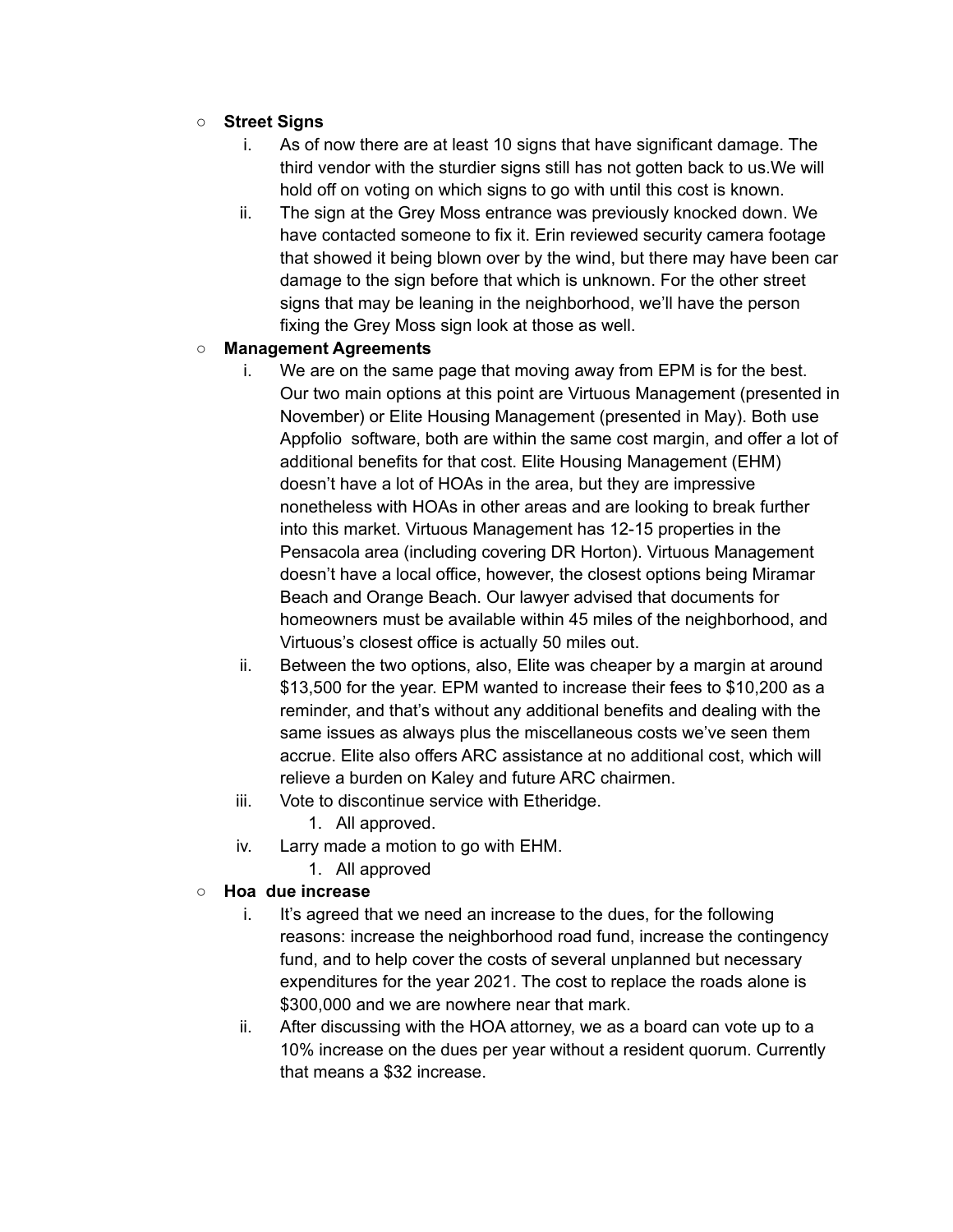- iii. Dave made a motion to increase dues by 10%. Larry seconded the motion.
	- 1. All approved
	- 2. \$332 is now the annual dues amount starting 01/01/2022

# **5. ARC Requests**

- Hall Iron Gate Gutters
	- i. Gutters were installed on the house when built. Now they would like to finish the rest of the house. Same color as trim (beige). "5" ; 200 feet of gutters. Only doing the 200 feet of gutter and must use the beige color (to match the trim).
	- ii. All approved
	- iii. Stipulation: gutter color must match the original gutters that came with the house (beige color).
- Hall Iron Gate Pergola
	- i. Install a Pergola on their concrete slab on the North side of the house. Pergola is pressure treated Lumber, mounted on concrete, slab with bold down brackets. Color - White vinyl - sleeve). I told Mr. Hall that the color had to match the trim of his house. 12 x 14 (Pergola) ; 12 x 16 Concrete Slab.
	- ii. All approved
	- iii. Stipulation: Must match the color of the house trim
- Doll Brighton Tree/Brush Removal
	- i. Severe allergies, doctor recommended removal of all brush and trees
	- ii. All approved
	- iii. Stipulation: Only removing the brush and the trees designated in the pictures.
- Young Heatherton Roof
	- i. The home is in need of a new roof prior to closing. The shingles are Tamko Titan XT shingle colors. Info can be found on their website at Tamko.com. Buyers preferences of shingle color from most desired to least desired: 1. Rustic Redwood 2. Rustic Brown 3. Rustic Cedar 4. Aged Wood.
	- ii. All approved
	- iii. Stipulations: The color of Rustic Cedar has been approved for your shingles color.
- Cook Grey Moss Camera
	- i. Exchange one of the cameras that the prior owner had installed (Trendnet brand) with a newer camera (Amcrest brand, link provided). The new camera matches the other cameras I've submitted ARC requests for in the past.We then plan to take the original camera and install it to face the north side of our back yard; this is the only side that we can't currently view with our security cameras. It will back up against the camera the prior owner installed which faces the driveway. We'll ensure that it doesn't look into the neighbor's yard to keep their privacy.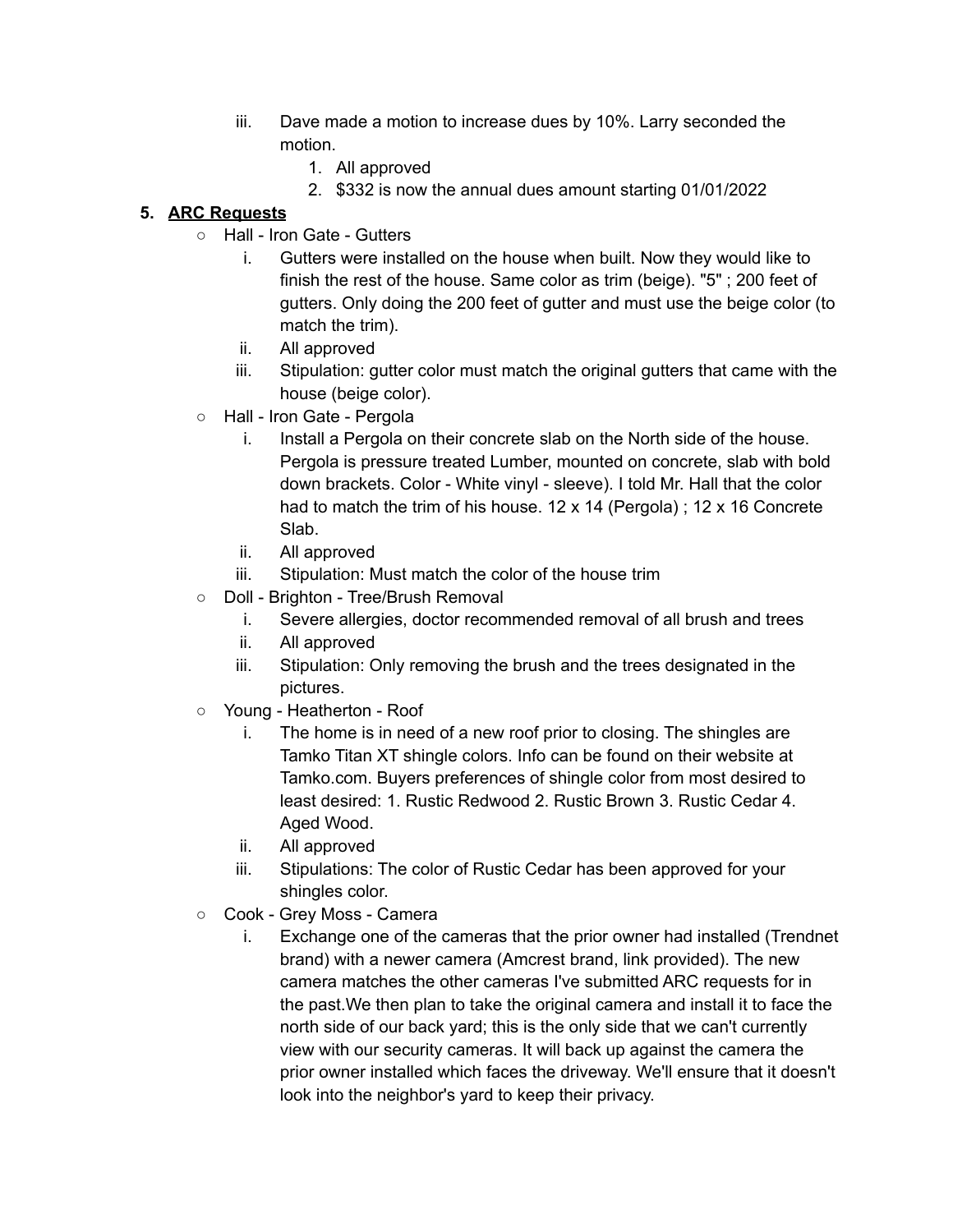- ii. All approved
- iii. Stipulation: Please make sure that your cameras are not invading any privacy of your neighbor. Please make sure that you check the angles of your camera and make sure that they are only aiming at your property.
- Frontera Heatherton Roof
	- i. Roof needs to be replaced with new ice/water and shingles. Color remains the same as installed.
	- ii. All approved.
	- iii. Stipulation: Color of shingles (Pinnacle Pristine Pewter) approved by board; no other colors permitted without board approval.
- Frontera Heatherton Fence
	- i. Replace existing fence within identical property lines. Stain with natural wood color. Approved Stain color - Natural wood color. Right side 300 ft. Left Side 100 ft. Back side 200 ft.
	- ii. All approved.
- Frontera Heatherton Tree Install
	- i. Add two palm trees to the front lawn facing Heatherton Rd.
	- ii. All approved
- Frontera Heatherton Concrete
	- i. Expand concrete driveway to the AC unit. Diagram is attached in the email.
	- ii. Approved with Measurements.

# **6. Homeowner Time**

- Mr. Randolph I believe our current C&Rs cover that enforcement policy that was being talked about earlier, with the annual dues.
	- i. We will look into this, thank you for bringing to our attention.
- Mr. McCraw I think a letter should be sent out due to the two major changes (new property manager and increase in dues) that were made this meeting. Not everyone comes to the meeting or looks online or on Facebook.
	- i. We will do so, thank you.
- Mr. McCraw is the new property management company going to upkeep the fwebsite? A lot of new people moving into the area will go to the site so I think it's important to keep up with.
	- i. That is a good question and we'll ask Elite about this.
- $\circ$  Mr. McCraw The no solicitation signs, especially at the front gate, are inside the neighborhood instead of facing out so no one who's coming in to solicit will see them until they leave.
- $\circ$  Mr. McCraw For the road repayment: there was a county program that my old neighborhood took part in where the county covered the cost of the repayment and simply tacked the cost on to the HOA to repay over the course of a few years.
	- i. This is definitely worth checking into, thank you for the information.

# **7. Adjournment**